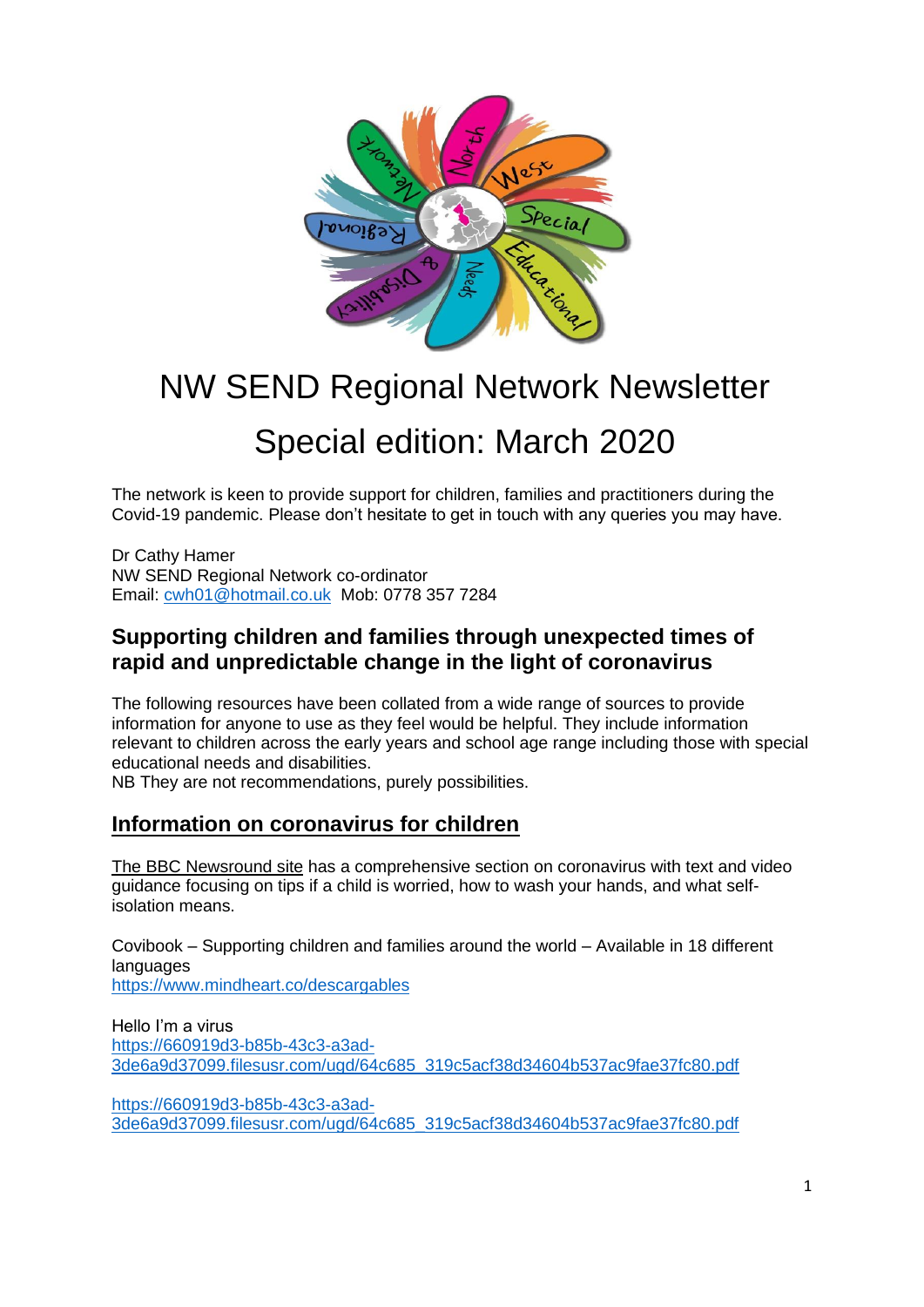#### Story books for children about the virus

[https://www.elsa-support.co.uk/wp-content/uploads/2020/03/Story-about-Coronavirus.pdf](https://eur04.safelinks.protection.outlook.com/?url=https%3A%2F%2Fwww.elsa-support.co.uk%2Fwp-content%2Fuploads%2F2020%2F03%2FStory-about-Coronavirus.pdf&data=02%7C01%7C%7C31a8f16397734c06aafd08d7cb78e2bb%7C84df9e7fe9f640afb435aaaaaaaaaaaa%7C1%7C0%7C637201592360780961&sdata=zi0qakuynIPp3tdmB9pDHvKCq%2FCG5fYzpkKwWG24sOk%3D&reserved=0)

[https://660919d3-b85b-43c3-a3ad-](https://eur04.safelinks.protection.outlook.com/?url=https%3A%2F%2F660919d3-b85b-43c3-a3ad-3de6a9d37099.filesusr.com%2Fugd%2F64c685_319c5acf38d34604b537ac9fae37fc80.pdf%3Ffbclid%3DIwAR1kyx04OhUw9oB2rCNvfk02qaYy12dIN_uh5qp2bwZ99TV_SLvUZTZzFeQ&data=02%7C01%7C%7C31a8f16397734c06aafd08d7cb78e2bb%7C84df9e7fe9f640afb435aaaaaaaaaaaa%7C1%7C0%7C637201592360790970&sdata=1sdG3w02uSRbZ7AHlVJYtpGJldcFyFY19qDVA%2FYZrp8%3D&reserved=0)[3de6a9d37099.filesusr.com/ugd/64c685\\_319c5acf38d34604b537ac9fae37fc80.pdf?fbclid=I](https://eur04.safelinks.protection.outlook.com/?url=https%3A%2F%2F660919d3-b85b-43c3-a3ad-3de6a9d37099.filesusr.com%2Fugd%2F64c685_319c5acf38d34604b537ac9fae37fc80.pdf%3Ffbclid%3DIwAR1kyx04OhUw9oB2rCNvfk02qaYy12dIN_uh5qp2bwZ99TV_SLvUZTZzFeQ&data=02%7C01%7C%7C31a8f16397734c06aafd08d7cb78e2bb%7C84df9e7fe9f640afb435aaaaaaaaaaaa%7C1%7C0%7C637201592360790970&sdata=1sdG3w02uSRbZ7AHlVJYtpGJldcFyFY19qDVA%2FYZrp8%3D&reserved=0) [wAR1kyx04OhUw9oB2rCNvfk02qaYy12dIN\\_uh5qp2bwZ99TV\\_SLvUZTZzFeQ](https://eur04.safelinks.protection.outlook.com/?url=https%3A%2F%2F660919d3-b85b-43c3-a3ad-3de6a9d37099.filesusr.com%2Fugd%2F64c685_319c5acf38d34604b537ac9fae37fc80.pdf%3Ffbclid%3DIwAR1kyx04OhUw9oB2rCNvfk02qaYy12dIN_uh5qp2bwZ99TV_SLvUZTZzFeQ&data=02%7C01%7C%7C31a8f16397734c06aafd08d7cb78e2bb%7C84df9e7fe9f640afb435aaaaaaaaaaaa%7C1%7C0%7C637201592360790970&sdata=1sdG3w02uSRbZ7AHlVJYtpGJldcFyFY19qDVA%2FYZrp8%3D&reserved=0)

Carol Gray has produced a social story about [coronavirus](https://carolgraysocialstories.com/wp-content/uploads/2020/03/Pandemics-and-the-Coronavirus.pdf) and pandemics. The social story uses large print pictures and provides contextual information about pandemics and viruses in general.

**Information for parents of how to support children though COVID19**

[https://www.who.int/docs/default-source/coronaviruse/helping-children-cope-with-stress](https://www.who.int/docs/default-source/coronaviruse/helping-children-cope-with-stress-print.pdf?sfvrsn=f3a063ff_2)[print.pdf?sfvrsn=f3a063ff\\_2](https://www.who.int/docs/default-source/coronaviruse/helping-children-cope-with-stress-print.pdf?sfvrsn=f3a063ff_2)

[https://childmind.org/article/talking-to-kids-about-the-coronavirus/](https://eur04.safelinks.protection.outlook.com/?url=https%3A%2F%2Fchildmind.org%2Farticle%2Ftalking-to-kids-about-the-coronavirus%2F&data=02%7C01%7C%7C31a8f16397734c06aafd08d7cb78e2bb%7C84df9e7fe9f640afb435aaaaaaaaaaaa%7C1%7C0%7C637201592360760945&sdata=qgDrzQKXxU%2FP6s9WkKFAvgx7zyrwishsRBHGgCqQqBs%3D&reserved=0)

[https://www.who.int/docs/default-source/coronaviruse/helping-children-cope-with-stress](https://eur04.safelinks.protection.outlook.com/?url=https%3A%2F%2Fwww.who.int%2Fdocs%2Fdefault-source%2Fcoronaviruse%2Fhelping-children-cope-with-stress-print.pdf%3Fsfvrsn%3Df3a063ff_2&data=02%7C01%7C%7C31a8f16397734c06aafd08d7cb78e2bb%7C84df9e7fe9f640afb435aaaaaaaaaaaa%7C1%7C0%7C637201592360770953&sdata=RmxG4homrVk6RPbd1vZSfxMpucZZGCOYhRVAmmG4ud0%3D&reserved=0)[print.pdf?sfvrsn=f3a063ff\\_2](https://eur04.safelinks.protection.outlook.com/?url=https%3A%2F%2Fwww.who.int%2Fdocs%2Fdefault-source%2Fcoronaviruse%2Fhelping-children-cope-with-stress-print.pdf%3Fsfvrsn%3Df3a063ff_2&data=02%7C01%7C%7C31a8f16397734c06aafd08d7cb78e2bb%7C84df9e7fe9f640afb435aaaaaaaaaaaa%7C1%7C0%7C637201592360770953&sdata=RmxG4homrVk6RPbd1vZSfxMpucZZGCOYhRVAmmG4ud0%3D&reserved=0)

[https://www.bps.org.uk/news-and-policy/talking-children-about-coronavirus](https://eur04.safelinks.protection.outlook.com/?url=https%3A%2F%2Fwww.bps.org.uk%2Fnews-and-policy%2Ftalking-children-about-coronavirus&data=02%7C01%7C%7C31a8f16397734c06aafd08d7cb78e2bb%7C84df9e7fe9f640afb435aaaaaaaaaaaa%7C1%7C0%7C637201592360770953&sdata=gF1L%2Bc%2BANCVaTu0amz6qbWbBOMWKRJuHiKMLHVjRlKs%3D&reserved=0)

[http://www.incredibleyears.com/parents-teachers/articles-for-parents/](https://eur04.safelinks.protection.outlook.com/?url=http%3A%2F%2Fwww.incredibleyears.com%2Fparents-teachers%2Farticles-for-parents%2F&data=02%7C01%7C%7C31a8f16397734c06aafd08d7cb78e2bb%7C84df9e7fe9f640afb435aaaaaaaaaaaa%7C1%7C0%7C637201592360780961&sdata=EezjPg4WDYmc6SG68QyP%2FWY%2FJc6P4YJHuRO%2Fwn2iMO4%3D&reserved=0)

**Place2Be** – Guide to helping parents answer questions from their children and to support family wellbeing: [https://www.place2be.org.uk/about-us/news-and](https://eur04.safelinks.protection.outlook.com/?url=http%3A%2F%2Fcdc.mobilize.io%2Flinks%3Flid%3DEYERsmtbJI-rRmEtuCZ4Gg%26token%3DGOgzl4GTajj8wwruYL8q5Q%26url%3Dhttps%253A%252F%252Fwww.place2be.org.uk%252Fabout-us%252Fnews-and-blogs%252F2020%252Fmarch%252Fcoronavirus-information-for-children%252F&data=02%7C01%7C%7Cf874b4a155224fdeceaa08d7cb5b3346%7C84df9e7fe9f640afb435aaaaaaaaaaaa%7C1%7C0%7C637201464872294930&sdata=tZ%2BPTARuFt6iqEezJsvtAHg1A9Dx0c4K51X3ZKSXBgA%3D&reserved=0)[blogs/2020/march/coronavirus-information-for-children/](https://eur04.safelinks.protection.outlook.com/?url=http%3A%2F%2Fcdc.mobilize.io%2Flinks%3Flid%3DEYERsmtbJI-rRmEtuCZ4Gg%26token%3DGOgzl4GTajj8wwruYL8q5Q%26url%3Dhttps%253A%252F%252Fwww.place2be.org.uk%252Fabout-us%252Fnews-and-blogs%252F2020%252Fmarch%252Fcoronavirus-information-for-children%252F&data=02%7C01%7C%7Cf874b4a155224fdeceaa08d7cb5b3346%7C84df9e7fe9f640afb435aaaaaaaaaaaa%7C1%7C0%7C637201464872294930&sdata=tZ%2BPTARuFt6iqEezJsvtAHg1A9Dx0c4K51X3ZKSXBgA%3D&reserved=0)

**Young Minds** - Talking to your child about Coronavirus and 10 tips from their Parents Helpline to support family wellbeing: [https://youngminds.org.uk/blog/talking-to-your-child](https://eur04.safelinks.protection.outlook.com/?url=http%3A%2F%2Fcdc.mobilize.io%2Flinks%3Flid%3DEYERsmtbJI-rRmEtuCZ4Gg%26token%3DGOgzl4GTajj8wwruYL8q5Q%26url%3Dhttps%253A%252F%252Fyoungminds.org.uk%252Fblog%252Ftalking-to-your-child-about-coronavirus%252F&data=02%7C01%7C%7Cf874b4a155224fdeceaa08d7cb5b3346%7C84df9e7fe9f640afb435aaaaaaaaaaaa%7C1%7C0%7C637201464872304934&sdata=wmmJ%2FUvPtHSlxBgHKsSYIXTsqRi3YKFsSnliO484rak%3D&reserved=0)[about-coronavirus/](https://eur04.safelinks.protection.outlook.com/?url=http%3A%2F%2Fcdc.mobilize.io%2Flinks%3Flid%3DEYERsmtbJI-rRmEtuCZ4Gg%26token%3DGOgzl4GTajj8wwruYL8q5Q%26url%3Dhttps%253A%252F%252Fyoungminds.org.uk%252Fblog%252Ftalking-to-your-child-about-coronavirus%252F&data=02%7C01%7C%7Cf874b4a155224fdeceaa08d7cb5b3346%7C84df9e7fe9f640afb435aaaaaaaaaaaa%7C1%7C0%7C637201464872304934&sdata=wmmJ%2FUvPtHSlxBgHKsSYIXTsqRi3YKFsSnliO484rak%3D&reserved=0)

**Covibook** – an interactive resource designed to support and reassure children aged 7 and under to help children explain and draw the emotions that they might be experiencing during the pandemic: [https://www.mindheart.co/descargables](https://eur04.safelinks.protection.outlook.com/?url=http%3A%2F%2Fcdc.mobilize.io%2Flinks%3Flid%3DEYERsmtbJI-rRmEtuCZ4Gg%26token%3DGOgzl4GTajj8wwruYL8q5Q%26url%3Dhttps%253A%252F%252Fwww.mindheart.co%252Fdescargables&data=02%7C01%7C%7Cf874b4a155224fdeceaa08d7cb5b3346%7C84df9e7fe9f640afb435aaaaaaaaaaaa%7C1%7C0%7C637201464872314947&sdata=0%2FKjy%2Br88L%2BzwEYC2xCbDWrsGod2iPuZGRoswQixVdo%3D&reserved=0)

# **Mindful and relaxation exercises that parents can do with younger children to help with managing anxiety**

<https://www.youtube.com/user/CosmicKidsYoga>

<https://www.headspace.com/meditation/kids>

# **Managing anxiety about the virus as adults**

[https://www.mind.org.uk/information-support/coronavirus-and-your](https://eur04.safelinks.protection.outlook.com/?url=https%3A%2F%2Fwww.mind.org.uk%2Finformation-support%2Fcoronavirus-and-your-wellbeing%2F%23collapse1644b&data=02%7C01%7C%7C31a8f16397734c06aafd08d7cb78e2bb%7C84df9e7fe9f640afb435aaaaaaaaaaaa%7C1%7C0%7C637201592360800978&sdata=KXrK2hUsq50aSB54ZSvr1UigHWt%2BscA5GHu1Kv89Y9w%3D&reserved=0)[wellbeing/#collapse1644b](https://eur04.safelinks.protection.outlook.com/?url=https%3A%2F%2Fwww.mind.org.uk%2Finformation-support%2Fcoronavirus-and-your-wellbeing%2F%23collapse1644b&data=02%7C01%7C%7C31a8f16397734c06aafd08d7cb78e2bb%7C84df9e7fe9f640afb435aaaaaaaaaaaa%7C1%7C0%7C637201592360800978&sdata=KXrK2hUsq50aSB54ZSvr1UigHWt%2BscA5GHu1Kv89Y9w%3D&reserved=0)

[https://www.bbc.co.uk/news/health-51873799?fbclid=IwAR01ug03efw0BQAxTOrrm](https://eur04.safelinks.protection.outlook.com/?url=https%3A%2F%2Fwww.bbc.co.uk%2Fnews%2Fhealth-51873799%3Ffbclid%3DIwAR01ug03efw0BQAxTOrrm-zrte5gI7jSAHOA-cpgM7BPaDjmoqN7pRwotNE&data=02%7C01%7C%7C31a8f16397734c06aafd08d7cb78e2bb%7C84df9e7fe9f640afb435aaaaaaaaaaaa%7C1%7C0%7C637201592360810987&sdata=MlIyZH8TDOJoEl%2BPH1FrkV2ppXDKFtP8iha%2FDBrXCNI%3D&reserved=0)[zrte5gI7jSAHOA-cpgM7BPaDjmoqN7pRwotNE](https://eur04.safelinks.protection.outlook.com/?url=https%3A%2F%2Fwww.bbc.co.uk%2Fnews%2Fhealth-51873799%3Ffbclid%3DIwAR01ug03efw0BQAxTOrrm-zrte5gI7jSAHOA-cpgM7BPaDjmoqN7pRwotNE&data=02%7C01%7C%7C31a8f16397734c06aafd08d7cb78e2bb%7C84df9e7fe9f640afb435aaaaaaaaaaaa%7C1%7C0%7C637201592360810987&sdata=MlIyZH8TDOJoEl%2BPH1FrkV2ppXDKFtP8iha%2FDBrXCNI%3D&reserved=0)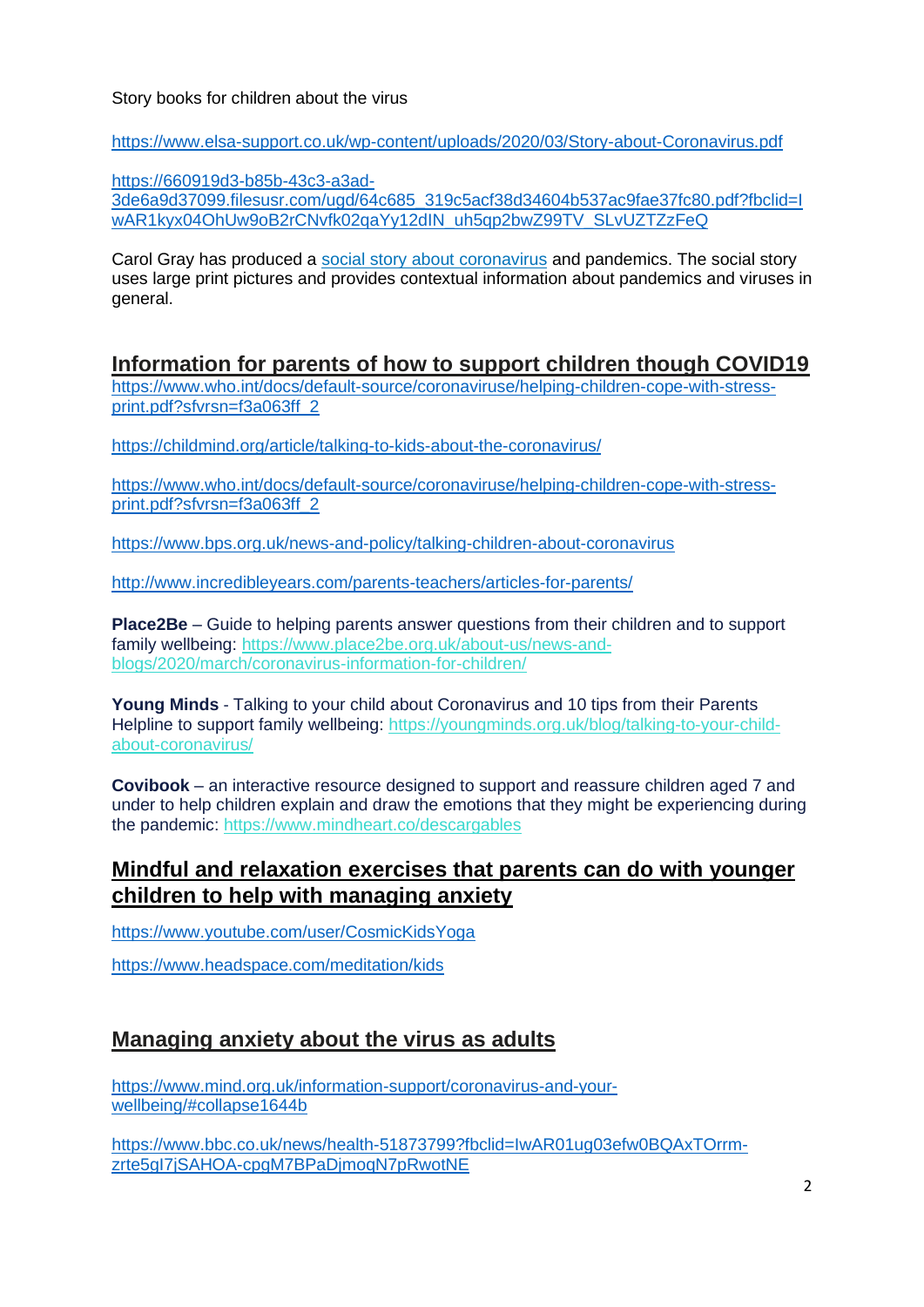[https://www.anxietyuk.org.uk/blog/health-and-other-forms-of-anxiety-and-coronavirus/](https://eur04.safelinks.protection.outlook.com/?url=https%3A%2F%2Fwww.anxietyuk.org.uk%2Fblog%2Fhealth-and-other-forms-of-anxiety-and-coronavirus%2F&data=02%7C01%7C%7C31a8f16397734c06aafd08d7cb78e2bb%7C84df9e7fe9f640afb435aaaaaaaaaaaa%7C1%7C0%7C637201592360810987&sdata=pmMOu0JLjJh9YqMy8XPbJiEUDXp3mA9%2FjvmMWC1zw4c%3D&reserved=0)

# **Special Education Needs and Disability**

**National Autistic Society** – guidance and helpline for parents', young people and staff: [https://www.autism.org.uk/services/nas](https://eur04.safelinks.protection.outlook.com/?url=http%3A%2F%2Fcdc.mobilize.io%2Flinks%3Flid%3DEYERsmtbJI-rRmEtuCZ4Gg%26token%3DGOgzl4GTajj8wwruYL8q5Q%26url%3Dhttps%253A%252F%252Fwww.autism.org.uk%252Fservices%252Fnas-schools%252Fvanguard%252Fnews%252F2020%252Fmarch%252Fcoronavirus-%2528covid-19%2529-advice.aspx&data=02%7C01%7C%7Cf874b4a155224fdeceaa08d7cb5b3346%7C84df9e7fe9f640afb435aaaaaaaaaaaa%7C1%7C0%7C637201464872284917&sdata=EMQrX1wuxVOwg2OiTv046Rx%2Fsig3Ddh2GhEoiveTXQ0%3D&reserved=0)[schools/vanguard/news/2020/march/coronavirus-\(covid-19\)-advice.aspx](https://eur04.safelinks.protection.outlook.com/?url=http%3A%2F%2Fcdc.mobilize.io%2Flinks%3Flid%3DEYERsmtbJI-rRmEtuCZ4Gg%26token%3DGOgzl4GTajj8wwruYL8q5Q%26url%3Dhttps%253A%252F%252Fwww.autism.org.uk%252Fservices%252Fnas-schools%252Fvanguard%252Fnews%252F2020%252Fmarch%252Fcoronavirus-%2528covid-19%2529-advice.aspx&data=02%7C01%7C%7Cf874b4a155224fdeceaa08d7cb5b3346%7C84df9e7fe9f640afb435aaaaaaaaaaaa%7C1%7C0%7C637201464872284917&sdata=EMQrX1wuxVOwg2OiTv046Rx%2Fsig3Ddh2GhEoiveTXQ0%3D&reserved=0)

### **Mencap - Easy Read guide to**

**Coronavirus:** [https://www.mencap.org.uk/sites/default/files/2020-](https://eur04.safelinks.protection.outlook.com/?url=http%3A%2F%2Fcdc.mobilize.io%2Flinks%3Flid%3DEYERsmtbJI-rRmEtuCZ4Gg%26token%3DGOgzl4GTajj8wwruYL8q5Q%26url%3Dhttps%253A%252F%252Fwww.mencap.org.uk%252Fsites%252Fdefault%252Ffiles%252F2020-03%252FInformation%252520about%252520Coronavirus%252520ER%252520SS2.pdf&data=02%7C01%7C%7Cf874b4a155224fdeceaa08d7cb5b3346%7C84df9e7fe9f640afb435aaaaaaaaaaaa%7C1%7C0%7C637201464872294930&sdata=EvjXQ3BOP0pVpqm%2F2Rlm4Hf4sAcDpMHJfJ%2B2OgsM%2Fdo%3D&reserved=0) [03/Information%20about%20Coronavirus%20ER%20SS2.pdf](https://eur04.safelinks.protection.outlook.com/?url=http%3A%2F%2Fcdc.mobilize.io%2Flinks%3Flid%3DEYERsmtbJI-rRmEtuCZ4Gg%26token%3DGOgzl4GTajj8wwruYL8q5Q%26url%3Dhttps%253A%252F%252Fwww.mencap.org.uk%252Fsites%252Fdefault%252Ffiles%252F2020-03%252FInformation%252520about%252520Coronavirus%252520ER%252520SS2.pdf&data=02%7C01%7C%7Cf874b4a155224fdeceaa08d7cb5b3346%7C84df9e7fe9f640afb435aaaaaaaaaaaa%7C1%7C0%7C637201464872294930&sdata=EvjXQ3BOP0pVpqm%2F2Rlm4Hf4sAcDpMHJfJ%2B2OgsM%2Fdo%3D&reserved=0)

#### **The Autism Education – A social story**

A social story about [coronavirus](https://theautismeducator.ie/wp-content/uploads/2020/03/The-Corona-Virus-Free-Printable-Updated-2-The-Autism-Educator-.pdf) that has a good level of specificity about the effects of social distancing e.g. not being able to go to favourite places.

**CarersUK - Guidance for carers**: [https://www.carersuk.org/help-and-advice/health/looking](https://eur04.safelinks.protection.outlook.com/?url=http%3A%2F%2Fcdc.mobilize.io%2Flinks%3Flid%3DEYERsmtbJI-rRmEtuCZ4Gg%26token%3DGOgzl4GTajj8wwruYL8q5Q%26url%3Dhttps%253A%252F%252Fwww.carersuk.org%252Fhelp-and-advice%252Fhealth%252Flooking-after-your-health%252Fcoronavirus-covid-19&data=02%7C01%7C%7Cf874b4a155224fdeceaa08d7cb5b3346%7C84df9e7fe9f640afb435aaaaaaaaaaaa%7C1%7C0%7C637201464872314947&sdata=I0ZRqyw56Au4%2BJiTrui1ClARbRQ2yjQfNC3PGQaRRaQ%3D&reserved=0)[after-your-health/coronavirus-covid-19](https://eur04.safelinks.protection.outlook.com/?url=http%3A%2F%2Fcdc.mobilize.io%2Flinks%3Flid%3DEYERsmtbJI-rRmEtuCZ4Gg%26token%3DGOgzl4GTajj8wwruYL8q5Q%26url%3Dhttps%253A%252F%252Fwww.carersuk.org%252Fhelp-and-advice%252Fhealth%252Flooking-after-your-health%252Fcoronavirus-covid-19&data=02%7C01%7C%7Cf874b4a155224fdeceaa08d7cb5b3346%7C84df9e7fe9f640afb435aaaaaaaaaaaa%7C1%7C0%7C637201464872314947&sdata=I0ZRqyw56Au4%2BJiTrui1ClARbRQ2yjQfNC3PGQaRRaQ%3D&reserved=0)

**Amaze - information pack for parents** [https://amazesussex.org.uk/faqs-about-the](https://eur04.safelinks.protection.outlook.com/?url=http%3A%2F%2Fcdc.mobilize.io%2Flinks%3Flid%3DEYERsmtbJI-rRmEtuCZ4Gg%26token%3DGOgzl4GTajj8wwruYL8q5Q%26url%3Dhttps%253A%252F%252Famazesussex.org.uk%252Ffaqs-about-the-coronavirus-for-parent-carers-of-children-with-send-brighton-hove%252F&data=02%7C01%7C%7Cf874b4a155224fdeceaa08d7cb5b3346%7C84df9e7fe9f640afb435aaaaaaaaaaaa%7C1%7C0%7C637201464872324951&sdata=E1mSEOTD2egF6w%2F2douQSUC4muhn8q3fKIZPeUkeE%2BU%3D&reserved=0)[coronavirus-for-parent-carers-of-children-with-send-brighton-hove/](https://eur04.safelinks.protection.outlook.com/?url=http%3A%2F%2Fcdc.mobilize.io%2Flinks%3Flid%3DEYERsmtbJI-rRmEtuCZ4Gg%26token%3DGOgzl4GTajj8wwruYL8q5Q%26url%3Dhttps%253A%252F%252Famazesussex.org.uk%252Ffaqs-about-the-coronavirus-for-parent-carers-of-children-with-send-brighton-hove%252F&data=02%7C01%7C%7Cf874b4a155224fdeceaa08d7cb5b3346%7C84df9e7fe9f640afb435aaaaaaaaaaaa%7C1%7C0%7C637201464872324951&sdata=E1mSEOTD2egF6w%2F2douQSUC4muhn8q3fKIZPeUkeE%2BU%3D&reserved=0)

**Public Health [England](https://eur04.safelinks.protection.outlook.com/?url=http%3A%2F%2Fcdc.mobilize.io%2Flinks%3Flid%3DEYERsmtbJI-rRmEtuCZ4Gg%26token%3DGOgzl4GTajj8wwruYL8q5Q%26url%3Dhttps%253A%252F%252Feur02.safelinks.protection.outlook.com%252F%253Furl%253Dhttps%25253A%25252F%25252Feasy-read-online.us15.list-manage.com%25252Ftrack%25252Fclick%25253Fu%25253D6d563f7f763a0cf7e70c9cfe1%252526id%25253D0c04c35bc0%252526e%25253D1a4a54ea5e%2526data%253D02%25257C01%25257CAAllard%252540ncb.org.uk%25257Caf891cc0fed7420ba55608d7ca566849%25257Cadc87355e29c4519954f95e35c776178%25257C0%25257C0%25257C637200344772988297%2526sdata%253D9mh8m8DKfQVNX9GPfAMXq57s5ykCLVm7PE6%25252BPiCAKUc%25253D%2526reserved%253D0&data=02%7C01%7C%7Cf874b4a155224fdeceaa08d7cb5b3346%7C84df9e7fe9f640afb435aaaaaaaaaaaa%7C1%7C0%7C637201464872334964&sdata=PEtqT2on6dtlk1oixh761tKi4O33XOs5RS2f7jPtxTc%3D&reserved=0)** have produced an easy read version of their [Advice](https://eur04.safelinks.protection.outlook.com/?url=http%3A%2F%2Fcdc.mobilize.io%2Flinks%3Flid%3DEYERsmtbJI-rRmEtuCZ4Gg%26token%3DGOgzl4GTajj8wwruYL8q5Q%26url%3Dhttps%253A%252F%252Feur02.safelinks.protection.outlook.com%252F%253Furl%253Dhttps%25253A%25252F%25252Feasy-read-online.us15.list-manage.com%25252Ftrack%25252Fclick%25253Fu%25253D6d563f7f763a0cf7e70c9cfe1%252526id%25253D6efa277046%252526e%25253D1a4a54ea5e%2526data%253D02%25257C01%25257CAAllard%252540ncb.org.uk%25257Caf891cc0fed7420ba55608d7ca566849%25257Cadc87355e29c4519954f95e35c776178%25257C0%25257C0%25257C637200344772978298%2526sdata%253DblVpFcNZEHqif7ytPfFwrpGNY2Mmmw4leeRFvWPiT4o%25253D%2526reserved%253D0&data=02%7C01%7C%7Cf874b4a155224fdeceaa08d7cb5b3346%7C84df9e7fe9f640afb435aaaaaaaaaaaa%7C1%7C0%7C637201464872334964&sdata=fAnfi7cJHhZmUYs%2FpnSRdT5jdfsTVw52y8Wyl3XPmJE%3D&reserved=0) on the [coronavirus](https://eur04.safelinks.protection.outlook.com/?url=http%3A%2F%2Fcdc.mobilize.io%2Flinks%3Flid%3DEYERsmtbJI-rRmEtuCZ4Gg%26token%3DGOgzl4GTajj8wwruYL8q5Q%26url%3Dhttps%253A%252F%252Feur02.safelinks.protection.outlook.com%252F%253Furl%253Dhttps%25253A%25252F%25252Feasy-read-online.us15.list-manage.com%25252Ftrack%25252Fclick%25253Fu%25253D6d563f7f763a0cf7e70c9cfe1%252526id%25253D6efa277046%252526e%25253D1a4a54ea5e%2526data%253D02%25257C01%25257CAAllard%252540ncb.org.uk%25257Caf891cc0fed7420ba55608d7ca566849%25257Cadc87355e29c4519954f95e35c776178%25257C0%25257C0%25257C637200344772978298%2526sdata%253DblVpFcNZEHqif7ytPfFwrpGNY2Mmmw4leeRFvWPiT4o%25253D%2526reserved%253D0&data=02%7C01%7C%7Cf874b4a155224fdeceaa08d7cb5b3346%7C84df9e7fe9f640afb435aaaaaaaaaaaa%7C1%7C0%7C637201464872334964&sdata=fAnfi7cJHhZmUYs%2FpnSRdT5jdfsTVw52y8Wyl3XPmJE%3D&reserved=0) for places of education. You can download it [here.](https://eur04.safelinks.protection.outlook.com/?url=http%3A%2F%2Fcdc.mobilize.io%2Flinks%3Flid%3DEYERsmtbJI-rRmEtuCZ4Gg%26token%3DGOgzl4GTajj8wwruYL8q5Q%26url%3Dhttps%253A%252F%252Feur02.safelinks.protection.outlook.com%252F%253Furl%253Dhttps%25253A%25252F%25252Feasy-read-online.us15.list-manage.com%25252Ftrack%25252Fclick%25253Fu%25253D6d563f7f763a0cf7e70c9cfe1%252526id%25253D1effe5e60d%252526e%25253D1a4a54ea5e%2526data%253D02%25257C01%25257CAAllard%252540ncb.org.uk%25257Caf891cc0fed7420ba55608d7ca566849%25257Cadc87355e29c4519954f95e35c776178%25257C0%25257C0%25257C637200344772998287%2526sdata%253DDH8G1k44HQBwG65sot3pyRMJglcUAc5zawtq4%25252FOgtkM%25253D%2526reserved%253D0&data=02%7C01%7C%7Cf874b4a155224fdeceaa08d7cb5b3346%7C84df9e7fe9f640afb435aaaaaaaaaaaa%7C1%7C0%7C637201464872344969&sdata=DiTXDIfCHnfCPkK1fJkUG5iCc4b%2BKwXp%2FyO%2BN71Sffo%3D&reserved=0)

**Information for those struggling with OCD** <https://www.ocduk.org/ocd-and-coronavirus-survival-tips/>

**General information for young people about managing their mental health** <https://youngminds.org.uk/blog/what-to-do-if-you-re-anxious-about-coronavirus/>

**Information for those with sensory difficulties who struggle with handwashing** <https://www.sensoryintegration.org.uk/News/8821506>

## **Inclusive resources**

**Story massage** have put together a free resource booklet of 36 stories, email them to be sent a copy: mary@storymassage.co.uk

**Pete Wells** has some raucous free sensory stories available on his website - and the podcast is well worth a listen too! <https://sensorystoriespodcast.com/free-special-stories/>

**Pete's home learning kit** [https://www.dropbox.com/sh/y3ni3ymgtlbrndd/AABDqPQS9fopyDllT9VnFlnWa?dl=0&fbclid=](https://www.dropbox.com/sh/y3ni3ymgtlbrndd/AABDqPQS9fopyDllT9VnFlnWa?dl=0&fbclid=IwAR1y_qXgQoSlG3gn3493UujII0KRN-_12R-QByln7opkvJoPac-QQixKAtc) [IwAR1y\\_qXgQoSlG3gn3493UujII0KRN-\\_12R-QByln7opkvJoPac-QQixKAtc](https://www.dropbox.com/sh/y3ni3ymgtlbrndd/AABDqPQS9fopyDllT9VnFlnWa?dl=0&fbclid=IwAR1y_qXgQoSlG3gn3493UujII0KRN-_12R-QByln7opkvJoPac-QQixKAtc)

**The Sensory Projects** has project packs for inclusive learning <http://www.thesensoryprojects.co.uk/free-educational-resources> and also some simple sensory games to play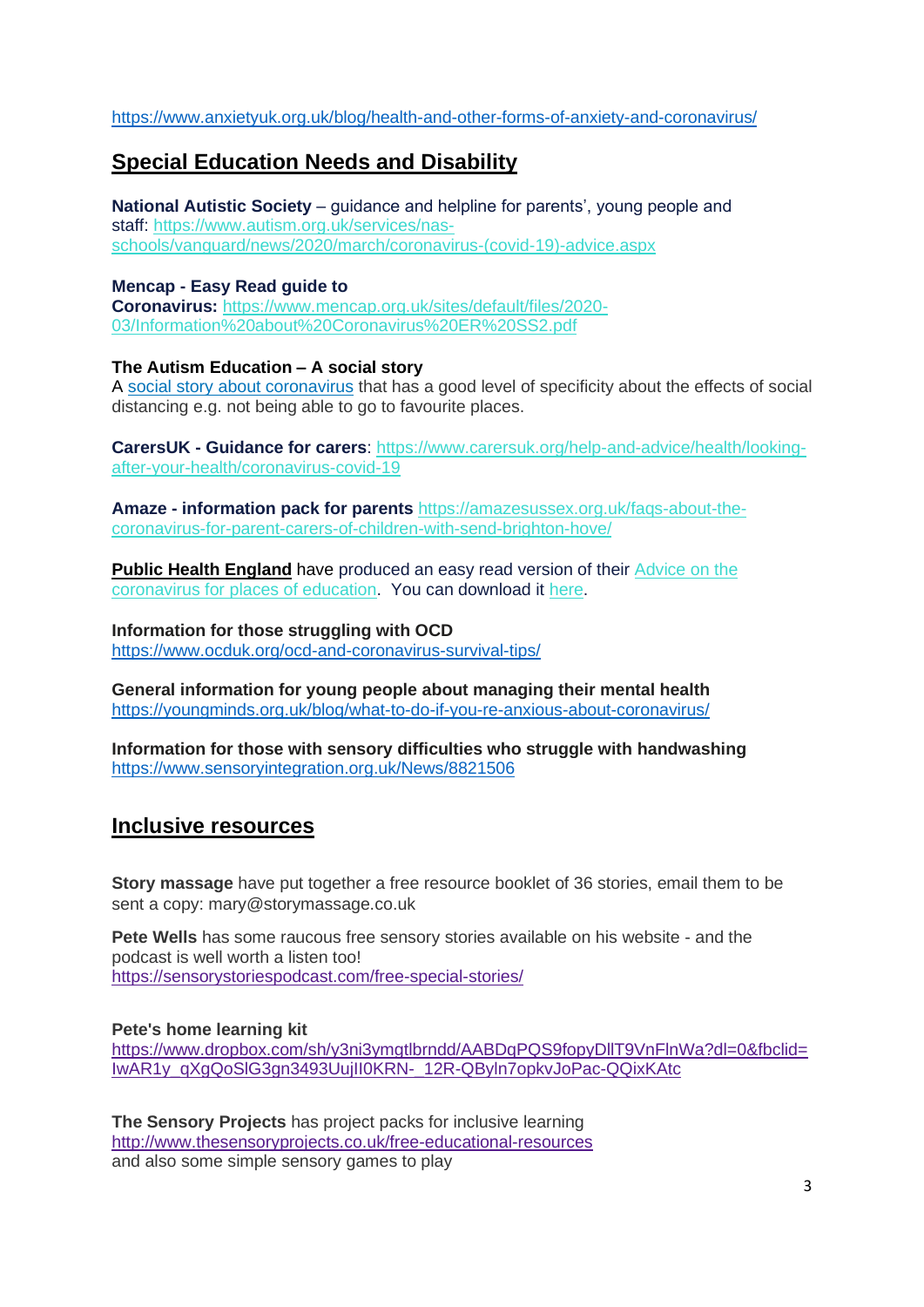<http://www.thesensoryprojects.co.uk/guides>

**The Sensory Dispensary** have activities available to download from TES SEN website [https://www.tes.com/member/Sensory\\_Dispensary](https://www.tes.com/member/Sensory_Dispensary)

## **Access Art resources**

<https://www.accessart.org.uk/art-resources-for-home/>

#### **Home learning packs from Ashfield school** [https://www.ashfield.leicester.sch.uk/blue](https://www.ashfield.leicester.sch.uk/blue-pathway/?fbclid=IwAR1B_MRLWSjB_kwtyHOeLBZnG2kHwynPs1R_YCyoUn9mB5fU_q2S21Hs6Pg)[pathway/?fbclid=IwAR1B\\_MRLWSjB\\_kwtyHOeLBZnG2kHwynPs1R\\_YCyoUn9mB5fU\\_q2S2](https://www.ashfield.leicester.sch.uk/blue-pathway/?fbclid=IwAR1B_MRLWSjB_kwtyHOeLBZnG2kHwynPs1R_YCyoUn9mB5fU_q2S21Hs6Pg) [1Hs6Pg](https://www.ashfield.leicester.sch.uk/blue-pathway/?fbclid=IwAR1B_MRLWSjB_kwtyHOeLBZnG2kHwynPs1R_YCyoUn9mB5fU_q2S21Hs6Pg)

**Soundabout** are offering live online inclusive music sessions <https://www.facebook.com/SoundaboutUK/>

**Inclusive Teach activities** [https://inclusiveteach.com/2019/05/13/the-a-z-of-sensory](https://inclusiveteach.com/2019/05/13/the-a-z-of-sensory-learning-activities/)[learning-activities/](https://inclusiveteach.com/2019/05/13/the-a-z-of-sensory-learning-activities/)

#### **Music apps and interactive resources (even some online lessons)**

[https://www.facebook.com/GardenOfMusicOrg/photos/a.453328838205953/1287059384832890/](https://www.facebook.com/GardenOfMusicOrg/photos/a.453328838205953/1287059384832890/?type=3&theater)

[?type=3&theater](https://www.facebook.com/GardenOfMusicOrg/photos/a.453328838205953/1287059384832890/?type=3&theater)

#### **Clicker - accessible word processing** <https://www.cricksoft.com/uk/clicker/clicker-at-home>

**Interactive** computer activities from Bridgend School [https://sites.google.com/bridgend.ac.uk/alnhomeschool](https://sites.google.com/bridgend.ac.uk/alnhomeschool?fbclid=IwAR25OKF7Pxq32RhiQDfkfaX-UkVeXT0ldhERAYs5M6lVUPJzcve0w9esZcM)

#### **Riverside home school resources**

[https://www.riversideschool.org.uk/page/?title=Coronavirus%20Home%20Resources&pid=2](https://www.riversideschool.org.uk/page/?title=Coronavirus%20Home%20Resources&pid=235&fbclid=IwAR0oXXYaTZ1iu3DEuphLBJRVWQTb52U1FXio6N9cF0iDrepic1dWe2hNLxs) [35&fbclid=IwAR0oXXYaTZ1iu3DEuphLBJRVWQTb52U1FXio6N9cF0iDrepic1dWe2hNLxs](https://www.riversideschool.org.uk/page/?title=Coronavirus%20Home%20Resources&pid=235&fbclid=IwAR0oXXYaTZ1iu3DEuphLBJRVWQTb52U1FXio6N9cF0iDrepic1dWe2hNLxs)

**Inclusive sensory discovery pack for Shakespeare's The Tempest** [https://www.dropbox.com/sh/p7xqeg7x8h0do3r/AAAYQ\\_hmj7STmQ3HuHdQG3UXa?dl=0&f](https://www.dropbox.com/sh/p7xqeg7x8h0do3r/AAAYQ_hmj7STmQ3HuHdQG3UXa?dl=0&fbclid=IwAR34E3UlV4vcZvggteQpnT7MiKuzD19sPlnQVmAOcB0MxiDeP7Gjki673ts) [bclid=IwAR34E3UlV4vcZvggteQpnT7MiKuzD19sPlnQVmAOcB0MxiDeP7Gjki673ts](https://www.dropbox.com/sh/p7xqeg7x8h0do3r/AAAYQ_hmj7STmQ3HuHdQG3UXa?dl=0&fbclid=IwAR34E3UlV4vcZvggteQpnT7MiKuzD19sPlnQVmAOcB0MxiDeP7Gjki673ts)

#### **31 pages of activity ideas for special school learners** (download at the bottom of the page)

[https://docs.google.com/viewer?a=v&pid=sites&srcid=ZGVmYXVsdGRvbWFpbnx0aGVzZW](https://docs.google.com/viewer?a=v&pid=sites&srcid=ZGVmYXVsdGRvbWFpbnx0aGVzZW5zb3J5cHJvamVjdHN8Z3g6MzYyMTU2M2JlZjI3MDdkZQ) [5zb3J5cHJvamVjdHN8Z3g6MzYyMTU2M2JlZjI3MDdkZQ](https://docs.google.com/viewer?a=v&pid=sites&srcid=ZGVmYXVsdGRvbWFpbnx0aGVzZW5zb3J5cHJvamVjdHN8Z3g6MzYyMTU2M2JlZjI3MDdkZQ)

#### **Bank of resources from the Northern Ireland curriculum**

[http://www.nicurriculum.org.uk/curriculum\\_microsite/TSPC/getting\\_started/sen/activities\\_res](http://www.nicurriculum.org.uk/curriculum_microsite/TSPC/getting_started/sen/activities_resources.asp) [ources.asp](http://www.nicurriculum.org.uk/curriculum_microsite/TSPC/getting_started/sen/activities_resources.asp)

**Greenside sensory stories**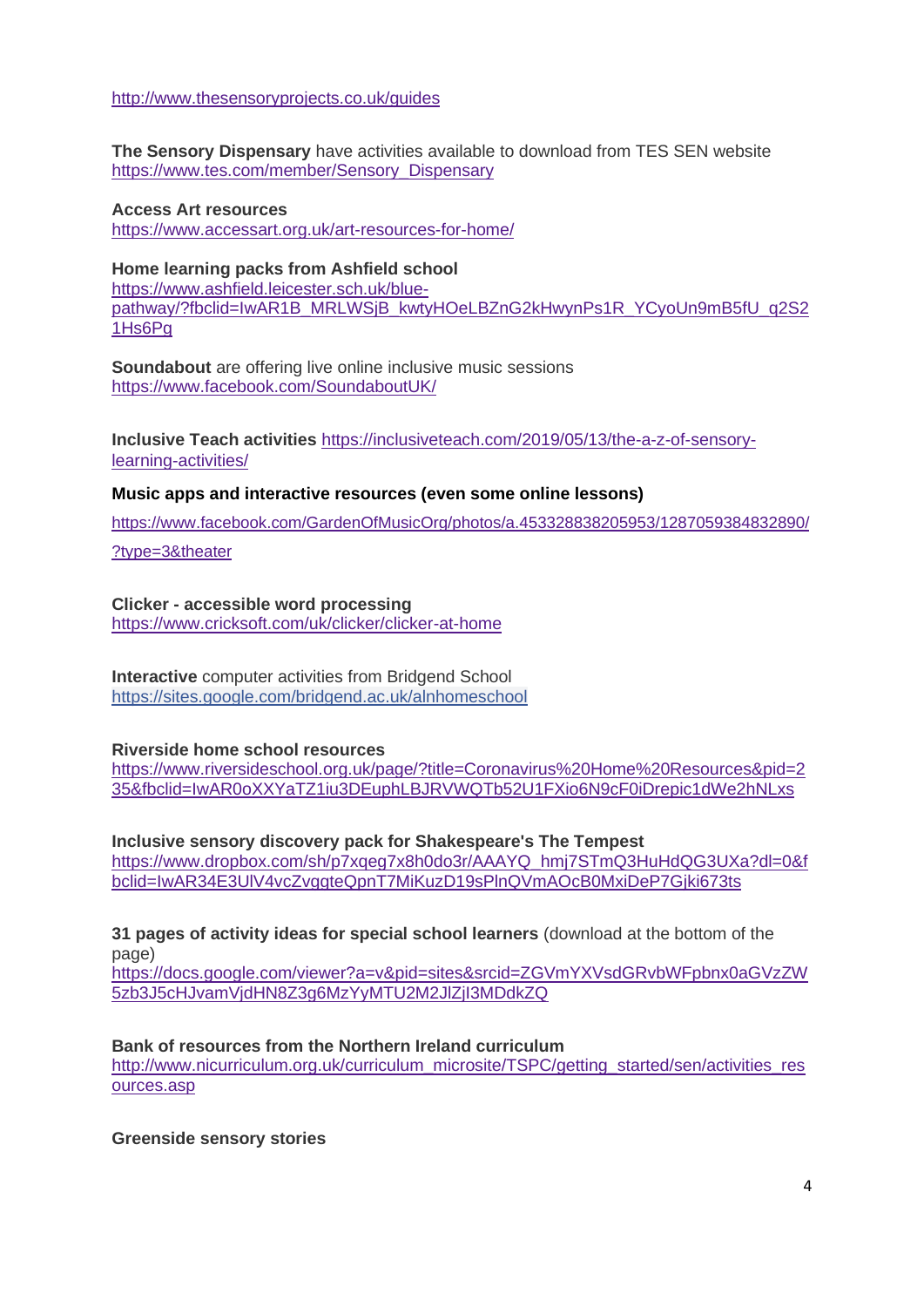[http://www.greenside.herts.sch.uk/Creative/SensoryStories/SensoryStories.html?fbclid=IwA](http://www.greenside.herts.sch.uk/Creative/SensoryStories/SensoryStories.html?fbclid=IwAR1EaTSk2mu633RKq_wmwPCR9tJ6birjNkm6q7r4RIB9EsVTyQfdmJNMWCA) [R1EaTSk2mu633RKq\\_wmwPCR9tJ6birjNkm6q7r4RIB9EsVTyQfdmJNMWCA](http://www.greenside.herts.sch.uk/Creative/SensoryStories/SensoryStories.html?fbclid=IwAR1EaTSk2mu633RKq_wmwPCR9tJ6birjNkm6q7r4RIB9EsVTyQfdmJNMWCA)

**Sensory and messy play activities for children with additional needs** [https://www.empoweringlittleminds.co.uk/resources-](https://www.empoweringlittleminds.co.uk/resources-1?fbclid=IwAR2AInVCXXW_ZMOg4I3Xdynlze8fEwmRnUXe2b8i1rivmM17eSb1D9RpCuc)[1?fbclid=IwAR2AInVCXXW\\_ZMOg4I3Xdynlze8fEwmRnUXe2b8i1rivmM17eSb1D9RpCuc](https://www.empoweringlittleminds.co.uk/resources-1?fbclid=IwAR2AInVCXXW_ZMOg4I3Xdynlze8fEwmRnUXe2b8i1rivmM17eSb1D9RpCuc)

**Website and activity ideas** <https://twitter.com/teachPMLD/status/1240369135885975554/photo/1>

#### **50 sensory learning activities**

<https://inclusiveteach.com/2020/03/20/150-sensory-learning-ideas/>

**Activities including sensory and massage stories themed for the time of year** [https://www.dropbox.com/sh/2f48mlkqn0ylgiz/AADgTFXcby2aHw1E085-](https://www.dropbox.com/sh/2f48mlkqn0ylgiz/AADgTFXcby2aHw1E085-KJ6Pa/Home%20learing%20pack?dl=0&subfolder_nav_tracking=1) [KJ6Pa/Home%20learing%20pack?dl=0&subfolder\\_nav\\_tracking=1](https://www.dropbox.com/sh/2f48mlkqn0ylgiz/AADgTFXcby2aHw1E085-KJ6Pa/Home%20learing%20pack?dl=0&subfolder_nav_tracking=1)

#### **Positive Eye Ideas Machine**

[https://www.youtube.com/watch?v=JDuVfdg32NY&feature=youtu.be&fbclid=IwAR34AI4hEM](https://www.youtube.com/watch?v=JDuVfdg32NY&feature=youtu.be&fbclid=IwAR34AI4hEMpthnuBhx5qtpsjN0TqUmTtFQIKFBF3XvOcylV-0hKcEu9qiuY) [pthnuBhx5qtpsjN0TqUmTtFQIKFBF3XvOcylV-0hKcEu9qiuY](https://www.youtube.com/watch?v=JDuVfdg32NY&feature=youtu.be&fbclid=IwAR34AI4hEMpthnuBhx5qtpsjN0TqUmTtFQIKFBF3XvOcylV-0hKcEu9qiuY)

#### **Ways to learn through play**

<https://www.youtube.com/channel/UCpkztoFHIgP4jpJDKWNWaHA>

# **Off nursery / School activities**



Top tips with 10 activities that can be done with your children during this period of time off nursery/school: Here are some preparation top tips:

1. **Setting Up a Family Meeting** – calling a family meeting is important to set ground rules and expectations for the duration of this situation. Ask all to participate and look into what is their understanding of the situation, what this means and why are we doing this…it will give everyone a sense of purpose and meaning. Validate emotions as children may feel like things are not fair. Write together a poster with ground rules, decide on the ground rules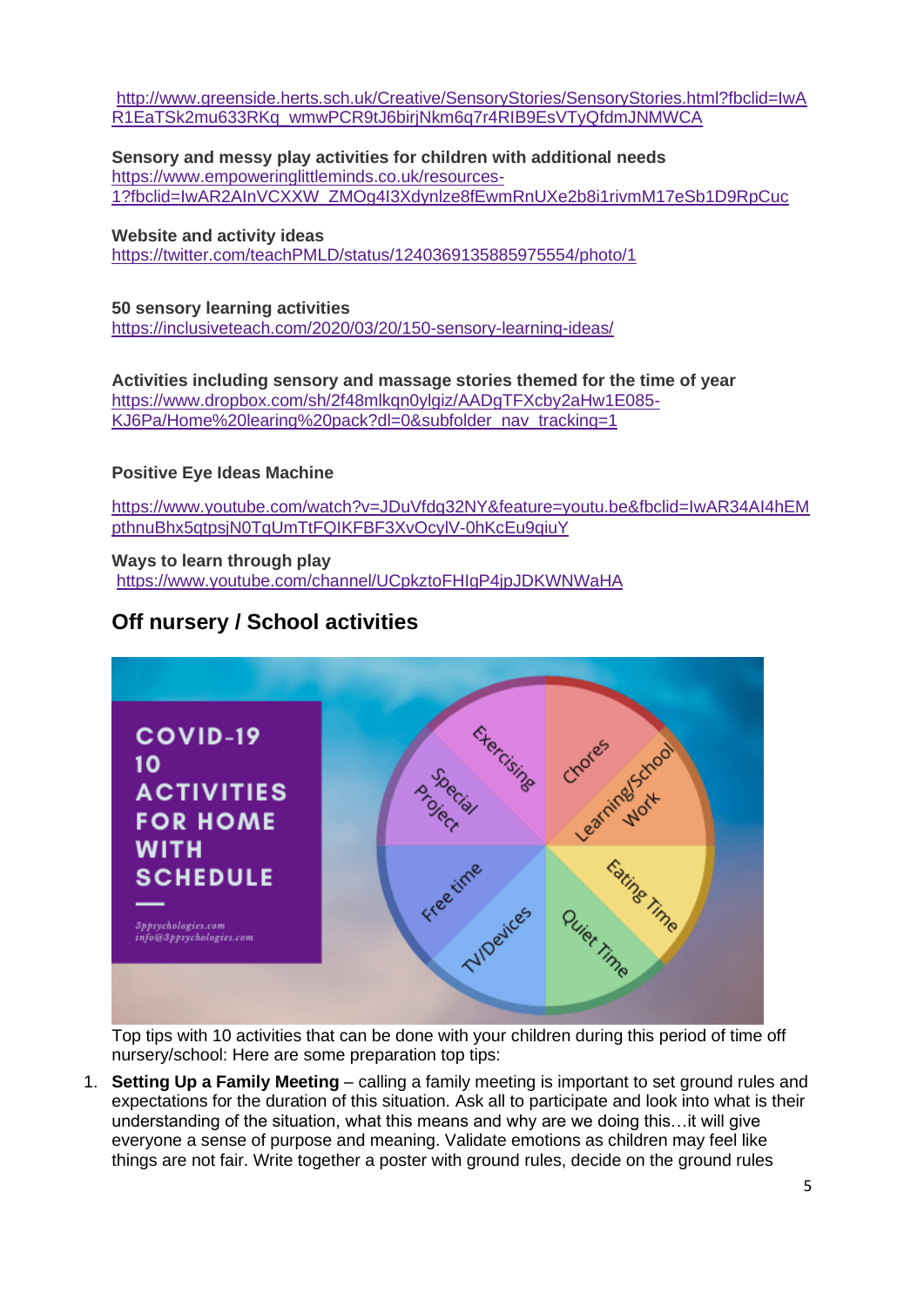together, like how many hours of devices and games for example, chores, cooking and ask for everyone's contribution to the family household.

- 2. **Setting Up a Schedule** Having a calendar or a schedule outlining different activities will help create a routine and establish predictability. It can be done visually using colour coded signs, see picture above. Although not necessarily needing to be equally dispersed across the day, deciding on a schedule together will help family functioning.
- 3. **Deciding on Different Activities** When discussing different activities, it is important to ensure that all family members' needs are met. For younger children, they may need play and unstructured times, as for older children, it may mean learning online with structured educational activities set by the school. For parents, it may mean the need to have some time to work and communicate with colleagues. Remember it is also important to allow for self-care and time for you, like putting the oxygen mask on you before someone else! What activities can we do from home? You may think it will be a long haul! Here are some ideas of different educational, cognitive and creative activities that can be done at home…

#### **10 Activities for Home**

- 1. **Setting Up a Den in the house or a Camp in the garden** This activity can be useful to create a safe place for children and a place they know they can have some quiet time, such as, reading a book, playing with little people, teddies or puppets. You can ask them to contribute to set it up with you, make decorations, put up lights and a sign. Children will find this fun and different. It can create an imaginative world for the child.
- 2. **Setting Up a Learning Place in the house and Do Learning Together** It is important that children feel they have an allocated space in the house where they can concentrate and focus on learning. It does not have to be a big space and can even be a shared space. It is more about how we use this space and what we do when we are learning. Setting up some ground rules for this will also be helpful. With a schedule, allocate time to learning in short and fruitful bursts, it is more about the quality and the positive experience of learning rather the quantity and speed at which we do these learning tasks. When you are noticing that learning is no longer fruitful, have a short break, a snack, a glass of water, some movement breaks. Family learning can be rich as we can all learn together and share understanding, problem-solving and information.
- 3. **Cooking Together** Cooking is great as it also includes literacy and numeracy tasks, such as, reading recipes or counting and measuring ingredients. Involving children in cooking can be fun and full of joy as they are involved in producing a tangible product at the end. You can also ask the children to finish off the cookies, cake, etc. by decorating them, lots of time can be spent on this.
- 4. **Puzzle, Lego, Visual-Spatial Activities** These activities tend to be calming as the brain focuses on putting things together rather than verbal or emotion demanding tasks. Offering these activities in the house will be of benefit to everyone as it will help all involved to be grounded and calm.
- 5. **Setting Up a Fun Project** It is important to vary activities, like a carousel. Start with one and move on to the next. When activities are designed to promote different areas of development, children will find this more engaging than if it is tapping into the same type of skills so it is important to also have something creative, a fun project you will enjoy doing together. A fun project could be: making a scrapbook of different drawings, paintings, making characters out of modelling clay, picking up leaves from the garden and finding the name of the tree online, taking photographs of wildlife in the garden such as birds, animals, painting rocks with emojis on them, drawing a cartoon strip or writing a collection of short stories, inventing characters and drawing these, so many things that can be done. Some children may like the challenge of a research project.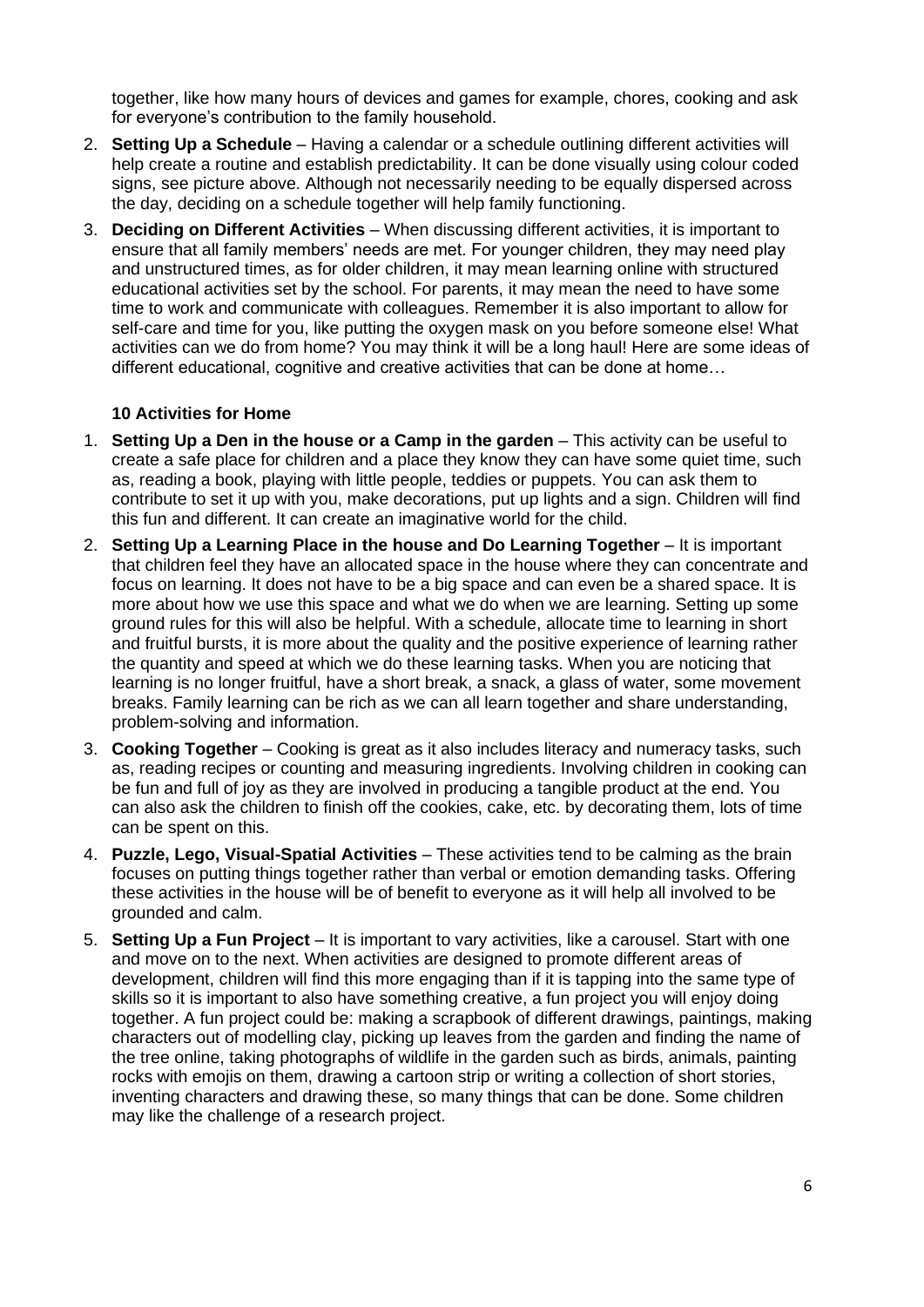- 6. **Starting a Collection, Playing Board Games** Stamps, stones, leaves, labels and lots of other things can start collections. Board games, such as snakes and ladders, can be made using templates on the web.
- 7. **Sending Messages, Letters and Postcards to Family and Friends**  Keep in touch with your social networks via different communication modes either video call or messaging.
- 8. **Learning a New Skill Together and/or Teaching a New Skill** There are lots of youtube videos nowadays that can teach skills step by step. Learn to say words in a different language, learn how to do sewing, knitting, crochet, slime, scrapbooking, photography, design a webpage together or design cards online.
- 9. **Implementing Routines for Self-care and Mindfulness** It's ok for all involved to feel this is not a normal situation. It is important to keep communicating, being transparent, responding to questions, presenting the facts as well as not bombarding with facts. Children are curious and like to find out about the world so it is a good opportunity to open their thinking by sharing information, exploring maps, countries. It is also important we are aware of feelings and able to recognise sensations, feelings and actions. Implement some self-care activities together such as doing a calming activity together, reading a book, relaxing, watching a film.
- 10. **Exercising** Don't forget to move and for the full family to move. You can set up some an obstacle course in the garden for example. This can be done using household items like a skipping rope, bottles, a ball. Like do 10 jumps, 10 skips, 10 hoops in the basketball hoop, knock 3 bottles down, etc. You can set up a challenge and time them going through the course. Walking the dog and playing with an animal can also be part of the routine.

## **Have fun at home!**

**GoNoodle** - videos designed to get kids moving. [https://www.gonoodle.com/](https://eur05.safelinks.protection.outlook.com/?url=https%3A%2F%2Fwww.gonoodle.com%2F&data=02%7C01%7C%7Cfd33b729140c49130a3e08d7cbd0fa8a%7C84df9e7fe9f640afb435aaaaaaaaaaaa%7C1%7C0%7C637201970719056397&sdata=%2BSBR56IS21JT6yZ9nSJW%2BNThZ3cLgpGZ7oQGft9uQvM%3D&reserved=0)

**Seusville** - lot of activities, crafts and games based on the world of Dr Seuss Children: [https://www.seussville.com/](https://eur05.safelinks.protection.outlook.com/?url=https%3A%2F%2Fwww.seussville.com%2F&data=02%7C01%7C%7Cfd33b729140c49130a3e08d7cbd0fa8a%7C84df9e7fe9f640afb435aaaaaaaaaaaa%7C1%7C0%7C637201970719056397&sdata=TeCY7giI6AMt%2FW%2BeqC41PAkEfKjN0gKc6k%2FgL6hhCa4%3D&reserved=0) Parents: [https://www.seussville.com/parents/](https://eur05.safelinks.protection.outlook.com/?url=https%3A%2F%2Fwww.seussville.com%2Fparents%2F&data=02%7C01%7C%7Cfd33b729140c49130a3e08d7cbd0fa8a%7C84df9e7fe9f640afb435aaaaaaaaaaaa%7C1%7C0%7C637201970719061388&sdata=sctZn3WFu%2BHKqLfmc0v1x5lPbR90GQFtCBPSveMo%2FPs%3D&reserved=0)

**Thinking games** - this website has links to a whole host of games designed to improve logical thinking skills [https://allinonehomeschool.com/thinking/](https://eur05.safelinks.protection.outlook.com/?url=https%3A%2F%2Fallinonehomeschool.com%2Fthinking%2F&data=02%7C01%7C%7Cfd33b729140c49130a3e08d7cbd0fa8a%7C84df9e7fe9f640afb435aaaaaaaaaaaa%7C1%7C0%7C637201970719066380&sdata=Gd%2FtK18MtIIHwChPwGn9iRv62sPWRn8Oof8BairMtow%3D&reserved=0)

**Highlights Kids -** a popular US magazine for children, this site has lots of ideas for craft activities, recipes and an 'explore' section covering science questions and experiments [https://www.highlightskids.com/](https://eur05.safelinks.protection.outlook.com/?url=https%3A%2F%2Fwww.highlightskids.com%2F&data=02%7C01%7C%7Cfd33b729140c49130a3e08d7cbd0fa8a%7C84df9e7fe9f640afb435aaaaaaaaaaaa%7C1%7C0%7C637201970719071370&sdata=v9YJzJli6P61egxQpmitLG0hV5n%2FheCgPu4aXP69M1M%3D&reserved=0)

**Art for Kids Hub** - this Youtube channel shows you how to draw a variety of things from animals to cartoon characters and even cars [https://www.youtube.com/channel/UC5XMF3Inoi8R9nSI8ChOsdQ](https://eur05.safelinks.protection.outlook.com/?url=https%3A%2F%2Fwww.youtube.com%2Fchannel%2FUC5XMF3Inoi8R9nSI8ChOsdQ&data=02%7C01%7C%7Cfd33b729140c49130a3e08d7cbd0fa8a%7C84df9e7fe9f640afb435aaaaaaaaaaaa%7C1%7C0%7C637201970719076362&sdata=hQgrhdI0%2BDRY%2FrMQvXRtpH%2FaRv%2F9jZG8%2BQDSU7Mqfqw%3D&reserved=0)

**The Imagination Tree** Creative art and craft activities for the very youngest. <https://theimaginationtree.com/>

**The MET Office** <https://www.metoffice.gov.uk/weather/learn-about/met-office-for-schools>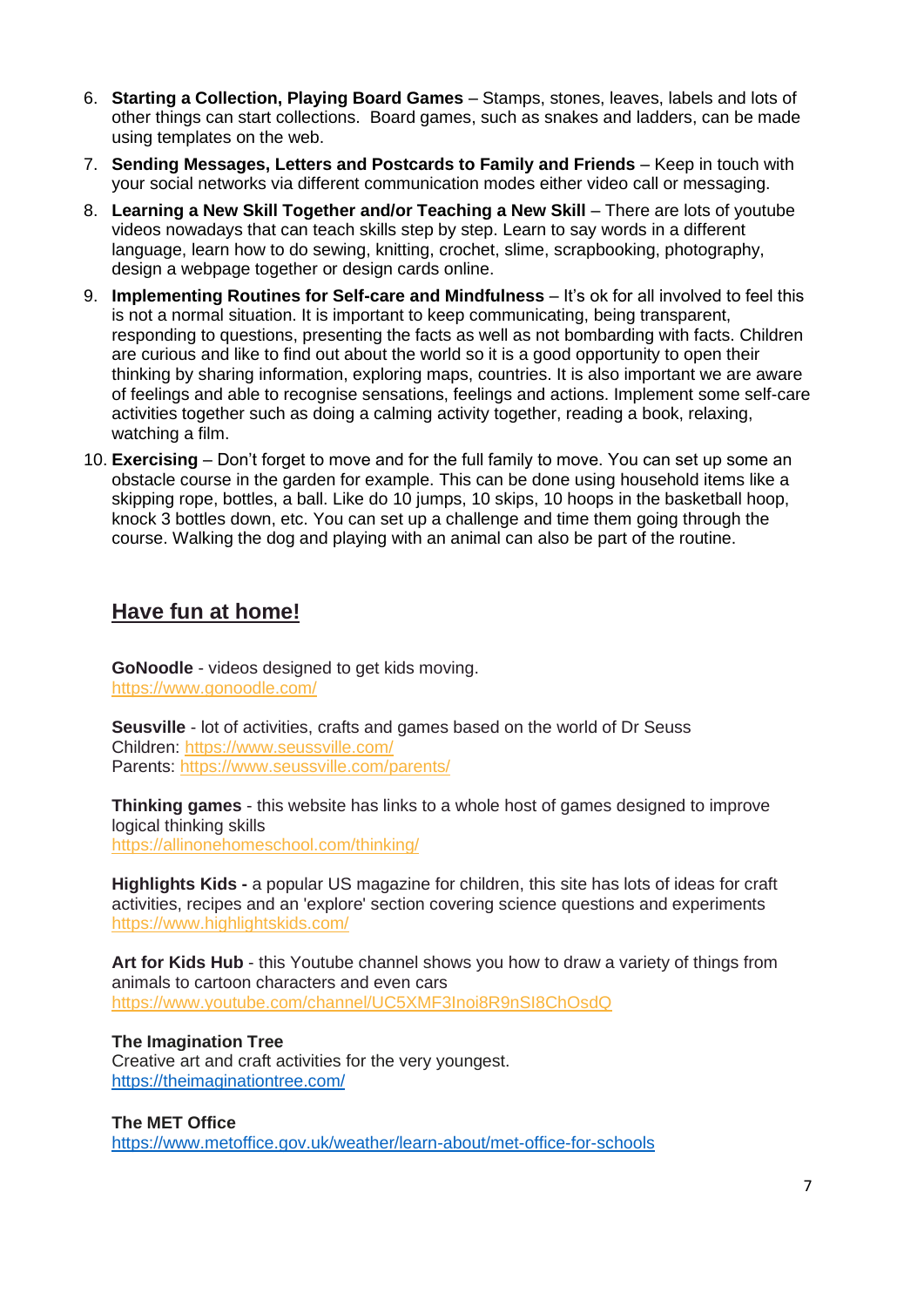**RSPB -** activities <https://www.rspb.org.uk/fun-and-learning/for-kids/games-and-activities/activities/>

**Paw Print Badges –** Free challenge packs and other downloads. Indoor and outdoor. <https://www.pawprintbadges.co.uk/>

## **Early years**

**Chat Play Read**  <https://small-talk.org.uk/>

**Tiny Happy People** <https://www.bbc.co.uk/tiny-happy-people> @bbctinyhappypeople

**Early Movers** [www.earlymovers.org.uk](http://www.earlymovers.org.uk/)

**Hungry Little Minds** <https://hungrylittleminds.campaign.gov.uk/>

**World stories** <https://www.kidsout.org.uk/what-we-do/world-stories/>

**Cbeebies Radio – Listening activities** <https://www.bbc.co.uk/cbeebies/radio>

# **Learning at home**

**Ted Ed – Stay Curious** <https://ed.ted.com/>

**Twinkl** - free home learning booklets from EYFS through to GCSE, you can download them here:

[https://www.twinkl.co.uk/resources/extra-subjects-parents/school-closures-category-free](https://eur05.safelinks.protection.outlook.com/?url=https%3A%2F%2Fwww.twinkl.co.uk%2Fresources%2Fextra-subjects-parents%2Fschool-closures-category-free-resources-parents%2Fschool-closures-free-resources-parents&data=02%7C01%7C%7Cfd33b729140c49130a3e08d7cbd0fa8a%7C84df9e7fe9f640afb435aaaaaaaaaaaa%7C1%7C0%7C637201970718946596&sdata=nljECM0HbBr4U8PIdOqrR6n7wJ5wGMyKjnkP6fogc6k%3D&reserved=0)[resources-parents/school-closures-free-resources-parents](https://eur05.safelinks.protection.outlook.com/?url=https%3A%2F%2Fwww.twinkl.co.uk%2Fresources%2Fextra-subjects-parents%2Fschool-closures-category-free-resources-parents%2Fschool-closures-free-resources-parents&data=02%7C01%7C%7Cfd33b729140c49130a3e08d7cbd0fa8a%7C84df9e7fe9f640afb435aaaaaaaaaaaa%7C1%7C0%7C637201970718946596&sdata=nljECM0HbBr4U8PIdOqrR6n7wJ5wGMyKjnkP6fogc6k%3D&reserved=0)

**Oxford Owl** - free e-books for ages 3-11, and range of how-to videos for maths. They also have a parents' page which explains how spelling and grammar is taught in schools. If you ever wondered what a 'fronted adverbial' was, here's your chance to find out! [https://www.oxfordowl.co.uk/for-home/](https://eur05.safelinks.protection.outlook.com/?url=https%3A%2F%2Fwww.oxfordowl.co.uk%2Ffor-home%2F&data=02%7C01%7C%7Cfd33b729140c49130a3e08d7cbd0fa8a%7C84df9e7fe9f640afb435aaaaaaaaaaaa%7C1%7C0%7C637201970718951589&sdata=tBCf7v0dJPCzj8I94bxjPrqwx%2BNKfO699M%2F3tpUhjwg%3D&reserved=0)

**Discovery Education** - English, Maths & Science activities for KS1 & KS2 and also a section on coding [https://www.discoveryeducation.co.uk/free-resources](https://eur05.safelinks.protection.outlook.com/?url=https%3A%2F%2Fwww.discoveryeducation.co.uk%2Ffree-resources&data=02%7C01%7C%7Cfd33b729140c49130a3e08d7cbd0fa8a%7C84df9e7fe9f640afb435aaaaaaaaaaaa%7C1%7C0%7C637201970718956585&sdata=JXBEBglyjwBWWqamyeSmFTueaakjWs2YqQXXtqZIwKU%3D&reserved=0)

**Scholastic** - this US company have put together 20 days of cross-curricular projects to work through at home. The correct grade will need to be selected to match the UK year group:

- PreK and Kindergarten = Reception and Year 1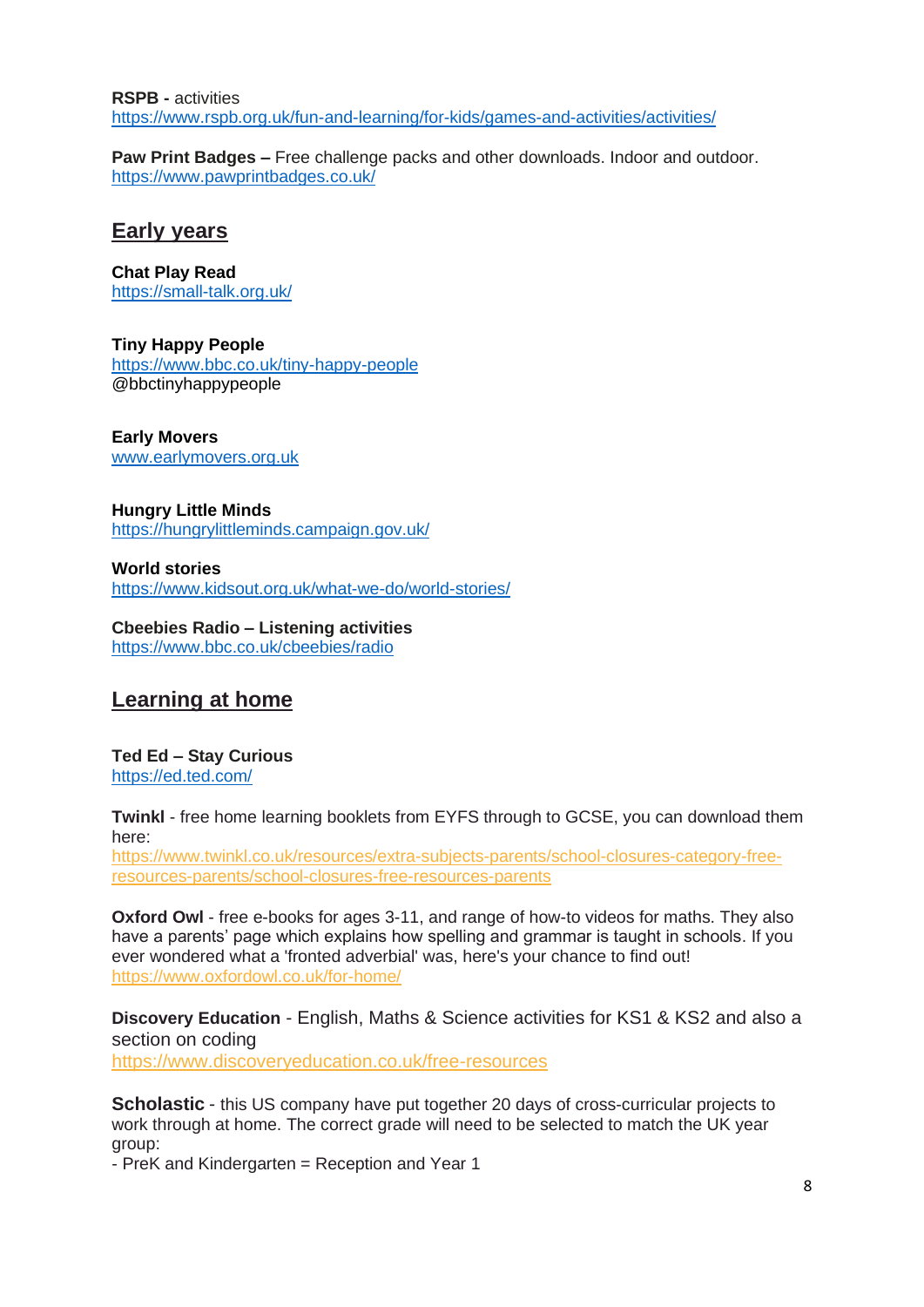$-$  Grades 1 & 2 = Year 2 and 3  $-$  Grades 3-5  $=$  Years 4, 5 and 6 - Grades 6+ = Year 7 onwards [https://classroommagazines.scholastic.com/support/learnathome.html](https://eur05.safelinks.protection.outlook.com/?url=https%3A%2F%2Fclassroommagazines.scholastic.com%2Fsupport%2Flearnathome.html&data=02%7C01%7C%7Cfd33b729140c49130a3e08d7cbd0fa8a%7C84df9e7fe9f640afb435aaaaaaaaaaaa%7C1%7C0%7C637201970718961569&sdata=1e%2B2rMCgBhiFJ9Inb4t1b%2BhXYOfNhkzasu%2FKQlCWgWg%3D&reserved=0)

**BBC Bitesize** - videos, quizzes and games covering the entire curriculum for primary, secondary and post-16 students [https://www.bbc.co.uk/bitesize](https://eur05.safelinks.protection.outlook.com/?url=https%3A%2F%2Fwww.bbc.co.uk%2Fbitesize&data=02%7C01%7C%7Cfd33b729140c49130a3e08d7cbd0fa8a%7C84df9e7fe9f640afb435aaaaaaaaaaaa%7C1%7C0%7C637201970718966562&sdata=SH7nWbyjyN%2B6iR97hrU4VlprF4WO%2F43LZcvaJF8Pr9E%3D&reserved=0)

**Topmarks -** collection of educational games covering all topics [https://www.topmarks.co.uk/](https://eur05.safelinks.protection.outlook.com/?url=https%3A%2F%2Fwww.topmarks.co.uk%2F&data=02%7C01%7C%7Cfd33b729140c49130a3e08d7cbd0fa8a%7C84df9e7fe9f640afb435aaaaaaaaaaaa%7C1%7C0%7C637201970718971551&sdata=ZwN1aOsXVHAmeBpVdDKl7Up5AT9g6CljimC7cyg3G8w%3D&reserved=0)

**Toy Theater -** Educational online games <https://toytheater.com/>

**Chatterpack -** a list of home Ed resources <https://chatterpack.net/blogs/blog/resources-list-for-home-learning>

**Teachit Primary** - resources and games to print for English, Maths, Science and Foundation subjects. Sign up for an account is required to download the free resources. [https://www.teachitprimary.co.uk/](https://eur05.safelinks.protection.outlook.com/?url=https%3A%2F%2Fwww.teachitprimary.co.uk%2F&data=02%7C01%7C%7Cfd33b729140c49130a3e08d7cbd0fa8a%7C84df9e7fe9f640afb435aaaaaaaaaaaa%7C1%7C0%7C637201970718976550&sdata=T%2Ffy2Cf4iCT3vIaJy7qdgeIArip5EKD3joHfAknaFW4%3D&reserved=0)

Teachit also have a range of resources for *secondary school* students. The website address is teachit + topic name e.g. English would be [www.teachitenglish.co.uk,](https://eur05.safelinks.protection.outlook.com/?url=http%3A%2F%2Fwww.teachitenglish.co.uk%2F&data=02%7C01%7C%7Cfd33b729140c49130a3e08d7cbd0fa8a%7C84df9e7fe9f640afb435aaaaaaaaaaaa%7C1%7C0%7C637201970718976550&sdata=%2Bp8f4taUme7zDb%2FLgNG0uJgMtHWq%2Br0Gi9VK8STiBD0%3D&reserved=0) Languages [https://www.teachitlanguages.co.uk/](https://eur05.safelinks.protection.outlook.com/?url=https%3A%2F%2Fwww.teachitlanguages.co.uk%2F&data=02%7C01%7C%7Cfd33b729140c49130a3e08d7cbd0fa8a%7C84df9e7fe9f640afb435aaaaaaaaaaaa%7C1%7C0%7C637201970718981534&sdata=0Ybz65c6JXyrVlF4S1DV897nm%2F8emaONWFRS1MpWc2I%3D&reserved=0)

**British Council –** Resources for English language learning <https://www.britishcouncil.org/school-resources/find>

**Oxford Owl for Home - Primary** <https://www.oxfordowl.co.uk/for-home/>

**Smart videos for curious minds of all ages: The Kids Should See This** <https://thekidshouldseethis.com/>

**Crash Course – YouTube videos on many different topics** <https://thecrashcourse.com/>

**Phonics**

**Teach your monster to read** [https://www.teachyourmonstertoread.com/](https://eur05.safelinks.protection.outlook.com/?url=https%3A%2F%2Fwww.teachyourmonstertoread.com%2F&data=02%7C01%7C%7Cfd33b729140c49130a3e08d7cbd0fa8a%7C84df9e7fe9f640afb435aaaaaaaaaaaa%7C1%7C0%7C637201970718986528&sdata=sSxkiLWsU7FoPSkAjHpcbT3510Ov6m3sCEe9WAwLc7M%3D&reserved=0)

**Phonics Play** - phonics games which follow the Letters & Sounds phonics programme. Pick the phase the child is currently on using the menu at the side. Phonics Play is currently free for all users during the school closure period. Username: **march20** Password: **home** [https://www.phonicsplay.co.uk/](https://eur05.safelinks.protection.outlook.com/?url=https%3A%2F%2Fwww.phonicsplay.co.uk%2FChildrensMenu.htm&data=02%7C01%7C%7Cfd33b729140c49130a3e08d7cbd0fa8a%7C84df9e7fe9f640afb435aaaaaaaaaaaa%7C1%7C0%7C637201970718991514&sdata=rqAdkG9MgtXOdB1giBQnPoUr2C476IWUxuQmc5nLI30%3D&reserved=0)

#### **Literacy**

**Storyline Online** - a catalogue of videos featuring celebrities reading children's stories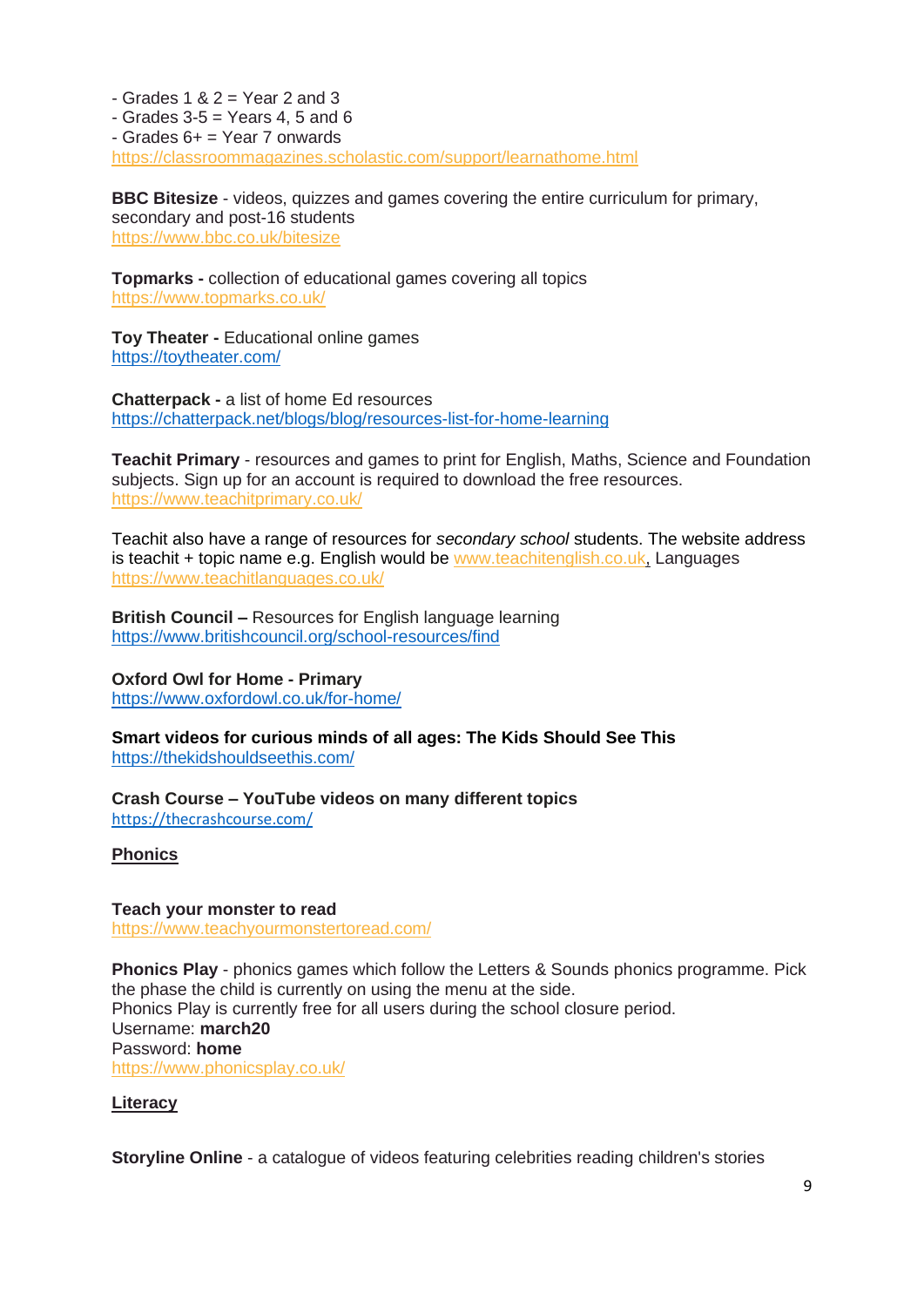[https://www.storylineonline.net/](https://eur05.safelinks.protection.outlook.com/?url=https%3A%2F%2Fwww.storylineonline.net%2F&data=02%7C01%7C%7Cfd33b729140c49130a3e08d7cbd0fa8a%7C84df9e7fe9f640afb435aaaaaaaaaaaa%7C1%7C0%7C637201970718996507&sdata=aoc9kkaYRcgYqHjlA9QaF7Psv5nl3QdMNIATQU%2B%2FWP4%3D&reserved=0)

**Unite for literacy** - a US online library which provides free access to over 400 original picture books [https://www.uniteforliteracy.com/](https://eur05.safelinks.protection.outlook.com/?url=https%3A%2F%2Fwww.uniteforliteracy.com%2F&data=02%7C01%7C%7Cfd33b729140c49130a3e08d7cbd0fa8a%7C84df9e7fe9f640afb435aaaaaaaaaaaa%7C1%7C0%7C637201970718996507&sdata=kfV%2FgTL%2Bu3OfZDUfOsaAzz6WGavGtNDePrLRAuKagks%3D&reserved=0)

#### **Maths**

**CoolMath4Kids** - interactive games covering the four operations  $(+ - x \div)$  and fractions [https://www.coolmath4kids.com/](https://eur05.safelinks.protection.outlook.com/?url=https%3A%2F%2Fwww.coolmath4kids.com%2F&data=02%7C01%7C%7Cfd33b729140c49130a3e08d7cbd0fa8a%7C84df9e7fe9f640afb435aaaaaaaaaaaa%7C1%7C0%7C637201970719001501&sdata=tT8MboWBqtrjiQCQIASi8MvyT79f6oRmetC90sr9Uis%3D&reserved=0)

**Pet Bingo -** an app for practising the four operations, children get to earn pets and care for them

Apple: [https://apps.apple.com/gb/app/pet-bingo-by-duck-duck-moose/id726307725](https://eur05.safelinks.protection.outlook.com/?url=https%3A%2F%2Fapps.apple.com%2Fgb%2Fapp%2Fpet-bingo-by-duck-duck-moose%2Fid726307725&data=02%7C01%7C%7Cfd33b729140c49130a3e08d7cbd0fa8a%7C84df9e7fe9f640afb435aaaaaaaaaaaa%7C1%7C0%7C637201970719006489&sdata=JLKT2%2BljejiTxHiVd8FNTxA%2FBkl2OP23nQ6VdLyvtBE%3D&reserved=0) Android: [https://play.google.com/store/apps/details?id=com.duckduckmoosedesign.pb&hl=en\\_GB](https://eur05.safelinks.protection.outlook.com/?url=https%3A%2F%2Fplay.google.com%2Fstore%2Fapps%2Fdetails%3Fid%3Dcom.duckduckmoosedesign.pb%26hl%3Den_GB&data=02%7C01%7C%7Cfd33b729140c49130a3e08d7cbd0fa8a%7C84df9e7fe9f640afb435aaaaaaaaaaaa%7C1%7C0%7C637201970719011481&sdata=6TEOTNAzLekI2cOdJr26DwJN%2FyEwIHbrf2kR0THBUgc%3D&reserved=0)

**Snappy Maths** - maths worksheets for quick mental arithmetic sessions, like doubles & halves, number bonds and times tables [http://snappymaths.com/](https://eur05.safelinks.protection.outlook.com/?url=http%3A%2F%2Fsnappymaths.com%2F&data=02%7C01%7C%7Cfd33b729140c49130a3e08d7cbd0fa8a%7C84df9e7fe9f640afb435aaaaaaaaaaaa%7C1%7C0%7C637201970719016472&sdata=LziJTjnddLBsGbUBTaebiJpM9iLo6C3LKAei8VKXm9Y%3D&reserved=0)

#### **Science**

**Science Museum Group** - Videos, activities and facts on lots of different science topics for all key stages [https://learning-resources.sciencemuseum.org.uk/](https://eur05.safelinks.protection.outlook.com/?url=https%3A%2F%2Flearning-resources.sciencemuseum.org.uk%2F&data=02%7C01%7C%7Cfd33b729140c49130a3e08d7cbd0fa8a%7C84df9e7fe9f640afb435aaaaaaaaaaaa%7C1%7C0%7C637201970719016472&sdata=22NwM1FpOD8eSGzUrI5NDZM2KxZNAoTyuK8Jqd%2FLFbU%3D&reserved=0)

**Science for Kids** - A New Zealand based site with lots of science experiments and games for kids [http://www.sciencekids.co.nz/](https://eur05.safelinks.protection.outlook.com/?url=http%3A%2F%2Fwww.sciencekids.co.nz%2F&data=02%7C01%7C%7Cfd33b729140c49130a3e08d7cbd0fa8a%7C84df9e7fe9f640afb435aaaaaaaaaaaa%7C1%7C0%7C637201970719021467&sdata=jplf6jql7pcMIJyALI1%2FtU8Opoh8Mkxsch%2BSdbARnt0%3D&reserved=0)

**Switch Zoo** - the idea started from creating new animals by switching parts, includes lots of information about habitats, biomes, feeding animals and animal sounds [https://www.switchzoo.com/](https://eur05.safelinks.protection.outlook.com/?url=https%3A%2F%2Fwww.switchzoo.com%2F&data=02%7C01%7C%7Cfd33b729140c49130a3e08d7cbd0fa8a%7C84df9e7fe9f640afb435aaaaaaaaaaaa%7C1%7C0%7C637201970719026452&sdata=Q6bzEprKjFYsRzDJPZf6khayC%2BUZt8qkuQp%2BZ2nKGmg%3D&reserved=0)

**Mystery Science** <https://mysteryscience.com/>

**Crest Awards** – Science awards that can be completed at home <https://www.crestawards.org/>

**Topics (History, Geography, Art)**

#### **Virtual museum tours**

[https://www.travelandleisure.com/attractions/museums-galleries/museums-with-virtual-tours](https://eur05.safelinks.protection.outlook.com/?url=https%3A%2F%2Fwww.travelandleisure.com%2Fattractions%2Fmuseums-galleries%2Fmuseums-with-virtual-tours&data=02%7C01%7C%7Cfd33b729140c49130a3e08d7cbd0fa8a%7C84df9e7fe9f640afb435aaaaaaaaaaaa%7C1%7C0%7C637201970719031442&sdata=SlAaOpfVjLp7HRLKPaXH%2B0bsvgWajbNn7GLDJrewJIM%3D&reserved=0)

<https://hellogiggles.com/news/museums-with-virtual-tours/>